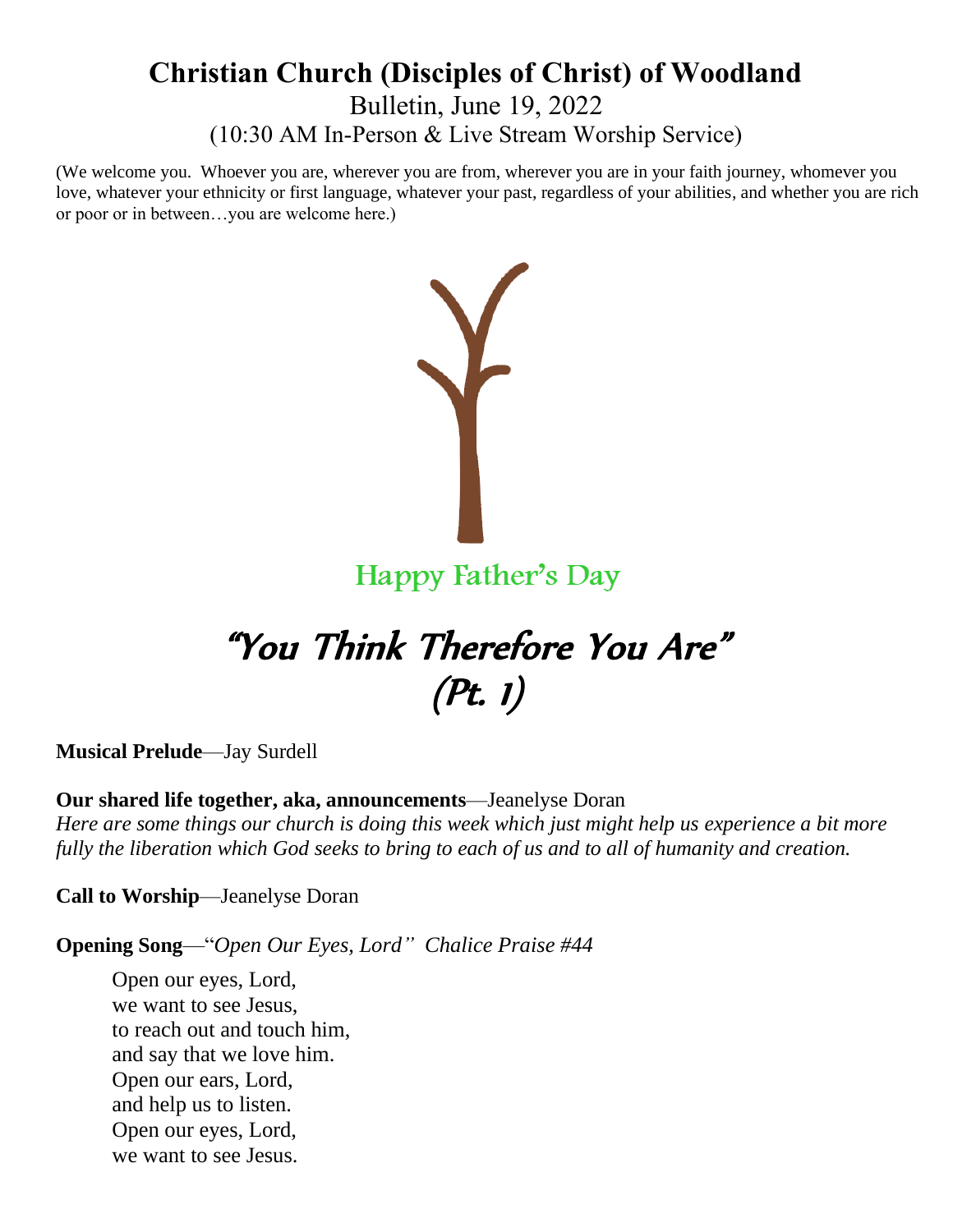Open our eyes, Lord, we want to see Jesus, to reach out and touch him, and say that we love him. Open our ears, Lord, and help us to listen. Open our eyes, Lord, we want to see Jesus.

Words and Music: Bob Cull © 1976 CCCM Music (Admin. by Brentwood-Benson Music Publishing, Inc.) Universal Music - Brentwood Benson Publishing (Admin. by Brentwood-Benson Music Publishing, Inc.) Reprinted under CCLI Copyright License #535402 and Streaming License #20472901

#### **Opening Prayer**—Unison—Sue Tarleton

Creator God, we gather as a portion of your world centered in Christ. As your community of faith strengthens us this hour, not to be conformed to the world, but transformed by the renewal of our minds. Equip us to express the kind of world you intended when you spoke it into existence. Join us together with all your people to do your good and perfect will. Grant that our great day may come when creation fully please you. We ask this through Jesus Christ our Lord. Amen.

#### **Response Response**—*"Spirit of the Living God" Chalice Hymnal #259*

Spirit of the living God, fall afresh on me. Spirit of the living God, fall afresh on me.

Melt me, mold me, fill me, use me. Spirit of the living God, fall afresh on me.

Words and Music: Daniel Iverson © 1935, 1963 Birdwing Music, a div. of The Sparrow Corp. Reprinted under CCLI Copyright License #535402 and Streaming License #20472901

#### **A Story for Children of All Ages**— Marjorie Brown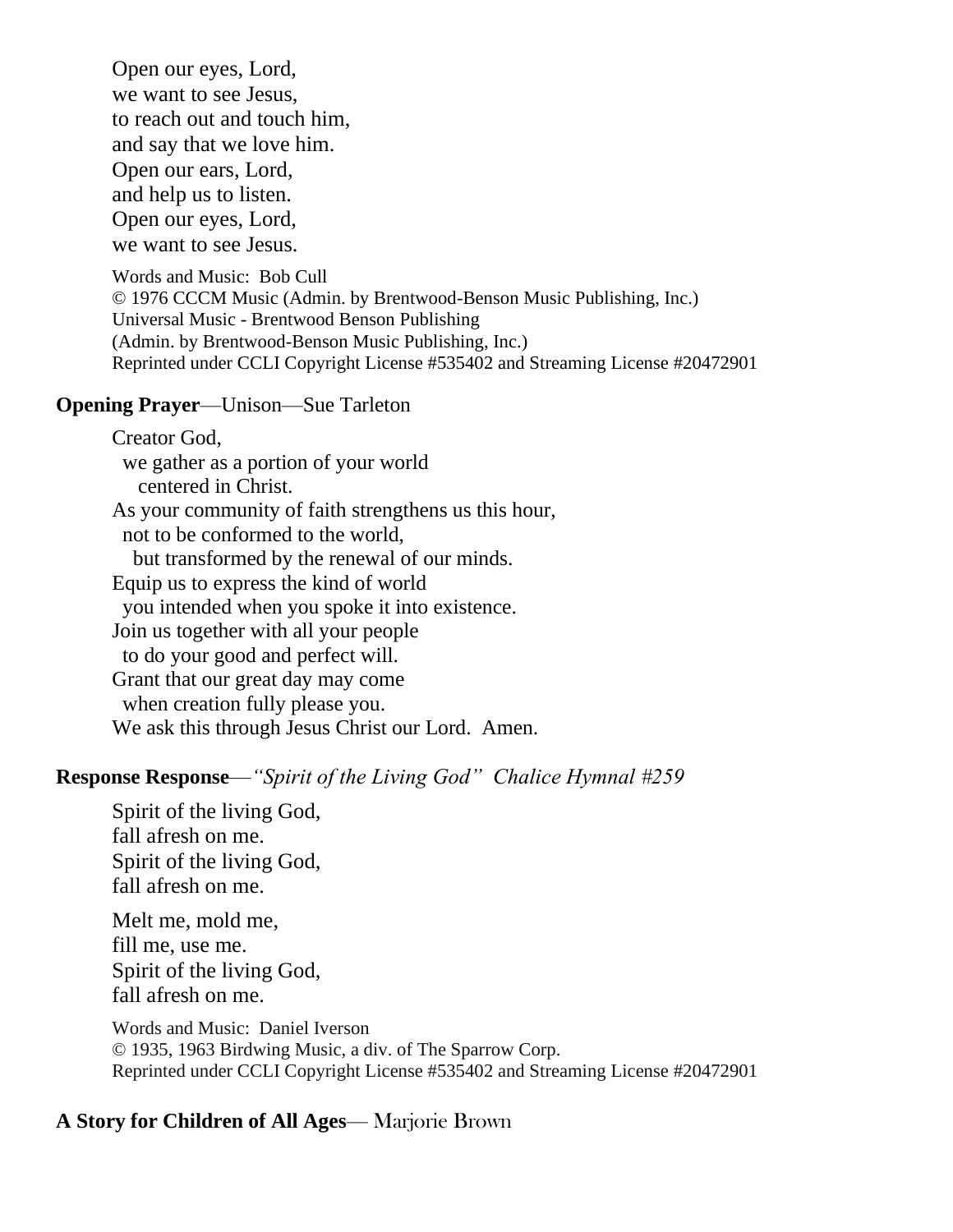**Choir Anthem**—Chancel Choir  *"Father of Peace" (Words and Music: Michael Lynch )* 

**Sermon Text**— *Philippians 4:4-9*—Erin Edwards **Reader:** *The message of God for the people of God.* **All:** Thanks be to God.

**Message***—"You Think Therefore You Are" (Pt 1)—* Erin Edwards

**Song of Commitment**—*"Be Thou My Vision" Chalice Hymnal #595*

- 1. Be thou my vision, O Lord of my heart; naught be all else to me, save that thou art, thou my best thought by day or by night, waking or sleeping, thy presence my light.
- 2. Be thou my wisdom, and thou my true word; I ever with thee and thou with me, Lord; thou my redeemer, my love thou hast won, thou in me dwelling, and I with thee one.
- 3. Riches I heed not, nor vain, empty praise, thou mine inheritance, now and always: thou and thou only, first in my heart, Great God of heaven, my treasure thou art
- 4. Great God of heaven, my victory won, may I reach heaven's joys, O bright heaven's Sun! Heart of my own heart, whatever befall, still be my vision, O Ruler of all.

Words: Irish song (8<sup>th</sup> Century); tr. Mary Elizabeth Byrne; Versed by Eleanor Henrietta Hull Music: Traditional Irish melody Public Domain

#### **Pastoral Prayer and Lord's Prayer**—Jeanelyse Doran

Our Father, who art in heaven, hallowed be thy name. Thy kingdom come, thy will be done on earth as it is in heaven. Give us this day our daily bread, and forgive us our debts, as we forgive our debtors. And lead us not into temptation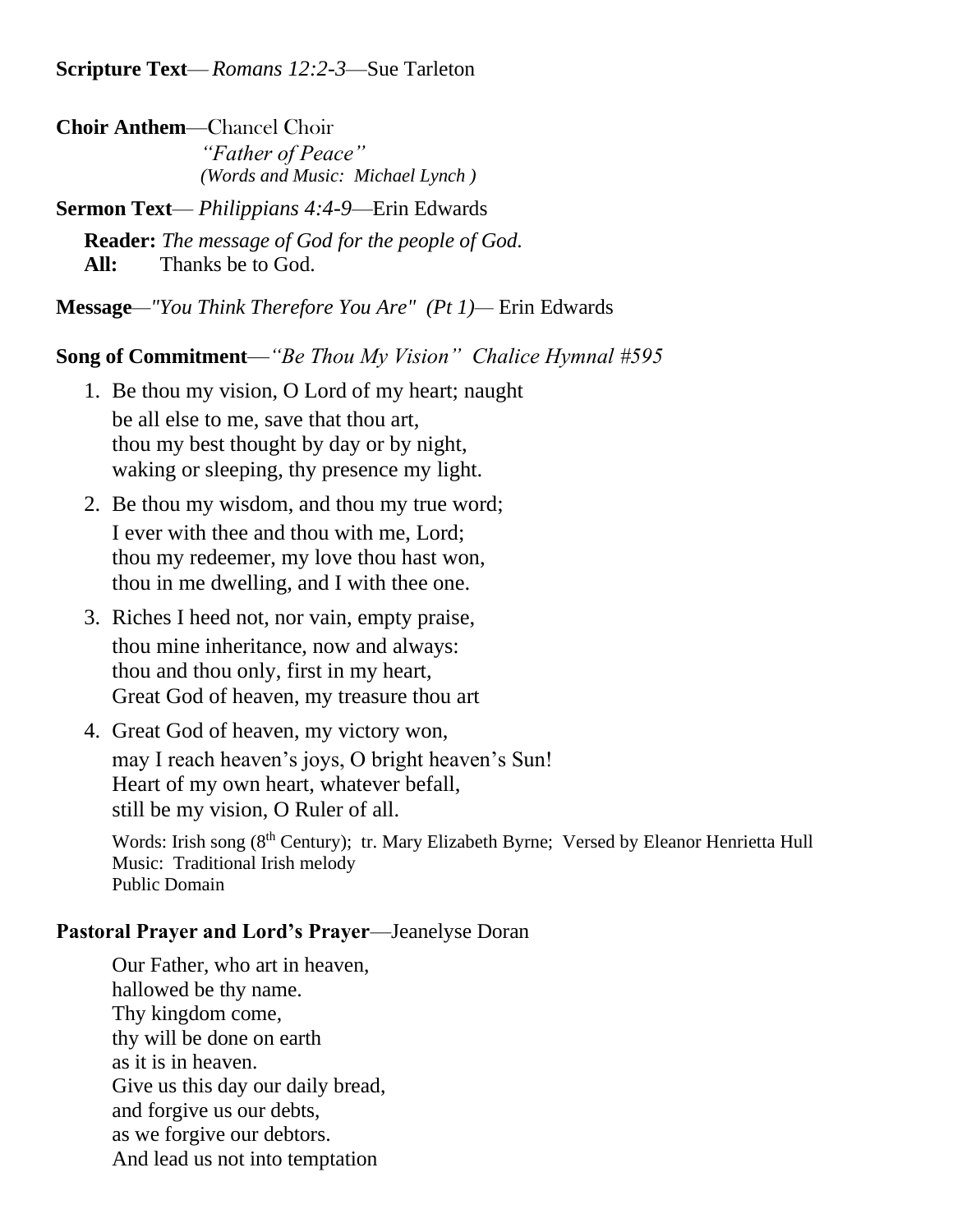but deliver us from the evil: for thine is the kingdom, and the power and the glory, forever, and ever. Amen. Amen.

#### **Responsive Song**—*"O Lord, Hear My Prayer" Chalice Praise #104*

O Lord, hear my prayer; O Lord, hear my prayer. When I call, answer me. O Lord, hear my prayer, O Lord, hear my prayer. Come and listen to me.

Words and Music by Taize. © 1991 by Les Presses de Taizé (France). Reprinted under ONE LICENSE #A-734057

#### **Call to Stewardship**—Sue Tarleton

#### **Doxology**

Praise God from whom all blessings flow; Praise God, all creatures here below; Praise God above ye heavenly hosts; Creator, Christ, and Holy Ghost. Amen.

#### **Communion Call and Prayer**— Jeanelyse Doran

#### W**ords of Institution—Communion—Peace—Prayer**— Jeanelyse Doran

**Closing Song**—*"Shine, Jesus, Shine" Chalice Praise #39* 

1. Lord, the light of your love is shining in the midst of the darkness, shining; Jesus, light of the world, shine upon us; set us free by the truth you now bring us. Shine on me, shine on me

#### *Refrain*:

Shine, Jesus, shine, fill this land with the Father's glory; blaze, Spirit, blaze, set our hearts on fire. Flow, river, flow, flood the nations with grace and mercy. Send forth your word, Lord, and let there be light.

2. Lord, I come to your awesome presence, from the shadows into your radiance; by the blood I may enter your brightness,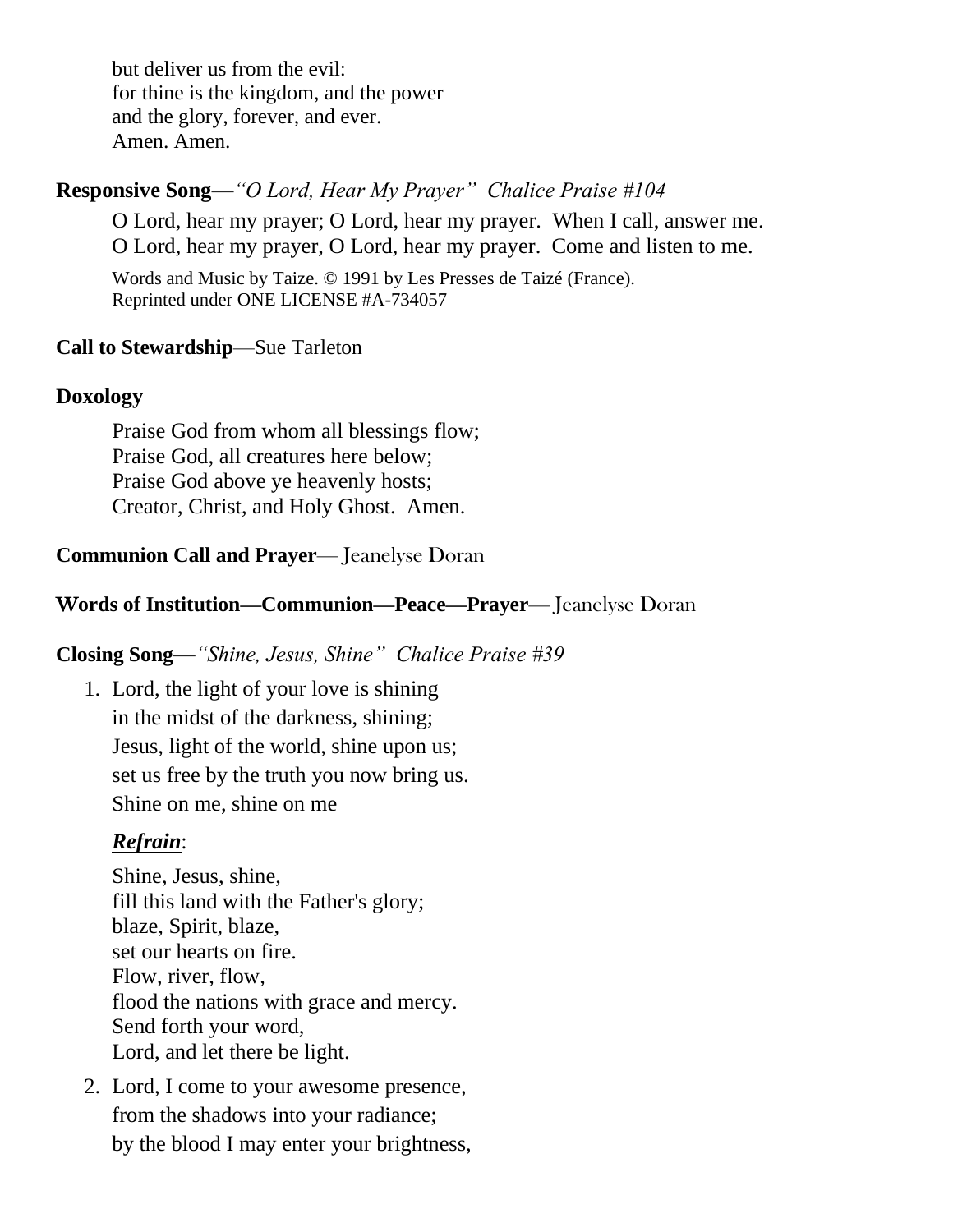search me, try me, consume all my darkness. Shine on me, shine on me. *(to Refrain)*

3. As we gaze on your kingly brightness, so our faces display your likeness; ever changing from glory to glory, mirror'd here may our lives tell your story. Shine on me, shine on me. *(to Refrain)*

Words: : Kendrick Graham Music: Kendrick Graham © Make Way Music (Admin. by Music Services, Inc.) Reprinted under CCLI Copyright License #535402 and Streaming License #20472901

**Benediction** —Jeanelyse Doran

## **Announcements**

- Please let us know if you have graduates from college, high school, middle school, elementary, kindergarten. We would like to acknowledge them in worship and in the newsletter.
- Sunday, June 19—**Erin Edwards** preaching. Erin is pastor of a new Disciples of Christ church in Vacaville
- Today—Zoom worship, 9 a.m.
- Today—Sunday School, 10 a.m.
- Today—In person worship, 10:30 a.m. *There will also be a Zoom link sent out for this service.*
- This week: —Chi Rho Camp and Junior Camp (June 18-23—Larry at church camp)
- Monday—Fellowship time in the library, 9:30 a.m.
- Tuesday—No Bible Study or Prayer Time.
- Wednesday—No Wednesday Bible Study
- Thursday—Choir practice, 6:15 p.m.
- Saturday— Summer Flea 2022, 10 AM 4 PM
- Next Sunday—Grad Sunday
- Next Sunday—Welcome Table Worship, 8 a.m. Contact **Beja Springer** for Zoom link.
- Next Sunday—Zoom worship, 9:00 a.m.
- Next Sunday—Sunday School, 10 a.m.
- June 24-29—Larry on vacation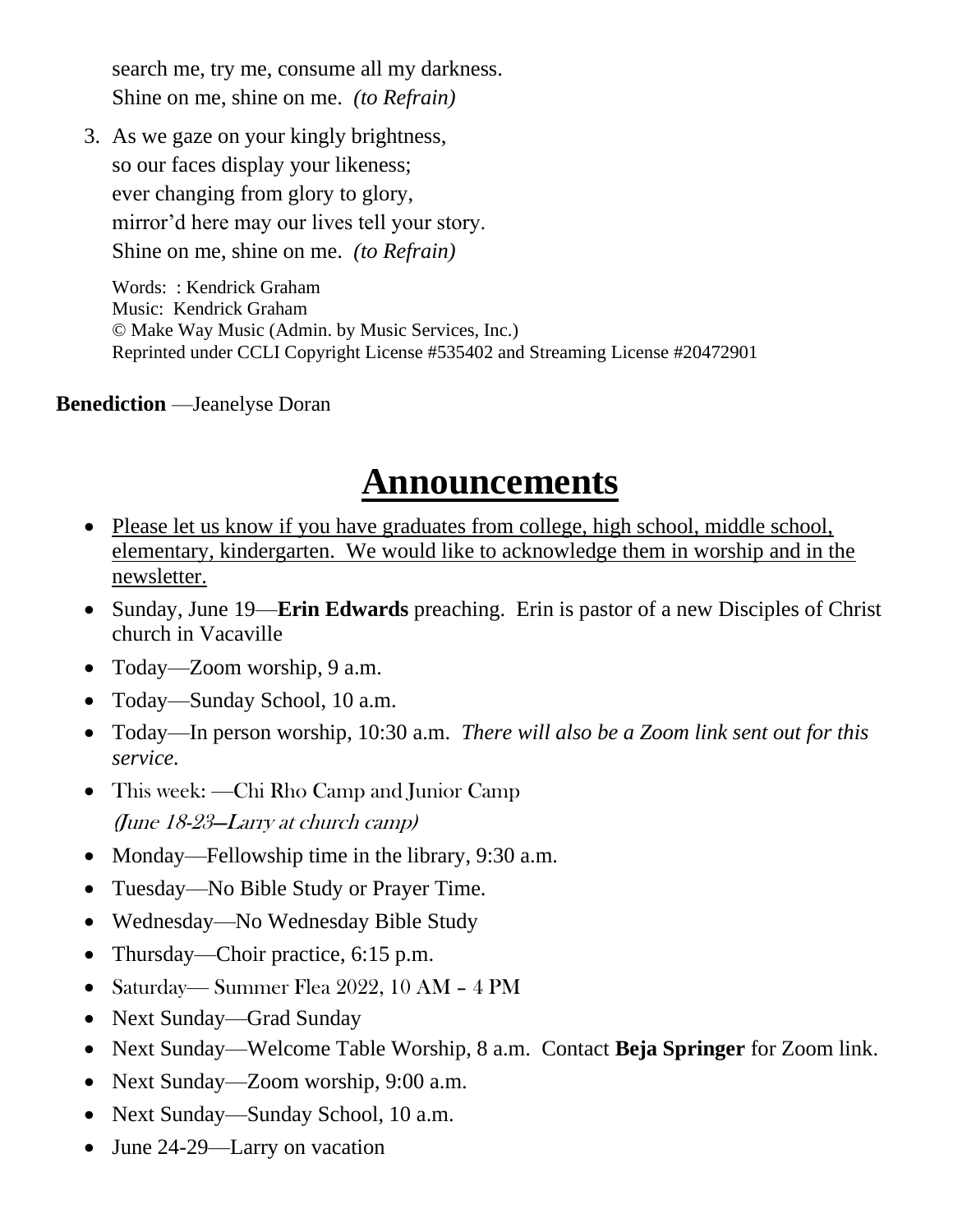- Sunday, June 26—**Erin Edwards** preaching.
- Larry's hours in the church office are 10 a.m. to 5 p.m., Monday-Thursday.
- Pastor Larry's days off are Friday and Saturday.
- Ana Mangandi has a housing voucher that will pay upwards of \$1,200 for an apartment or room or small house. If you know of any rentals, please contact Larry Love.

To make an online donation, Click [Givelify](https://giv.li/u68mht) **JUPI** (Click [here](file:///H:/Oak%20Leaflet/GIVELIFY.pdf) for further instructions on how to use Givelify)

## **Prayer Requests:**

Thanks for:

o All the Graduates as they are setting out into a new phase of their lives.

Prayers of concern for:

- o **Marj Hansen** who was diagnosed with Covid on Wednesday She was moved to a rehab center in Sacramento.
- o The people of **Ukraine, Russia, and the whole world** in face of the Russian invasion of Ukraine. Prayers for peace.
- o Those suffering from recent gun violence in Uvalde, Texas, Buffalo, New York and elsewhere.
- o Our church as we seek to be led by God into the life-giving future God has for us.
- o Those with recent losses of loved ones including **Marj Hansen, David Hansen, Fred Jones and Mary Atchison, Marjorie Brown and Sam, Heather, Saige, Ivy and Judah Morgan, Linda Tuman and family,** and **Karen Webber, Kristina, Jon, Katelyn, Emma, Grace Reimer, and Michael Webber**, and the **Frank and Henderson family.**
- o **P. J., Jaime, Sean and Jack Gordon** as their family deals with COVID.
- o **Barry Matz** who has been hospitalized several times during the month of May, but is now home and has begun doing dialysis three days per week.
- o **Diane Frank's friend**, *Wendy***,** whose husband's lymphoma has returned after twelve years.
- o **Alberta Bradley's** *niece, Angie*, who is recovering from an aortic valve replacement.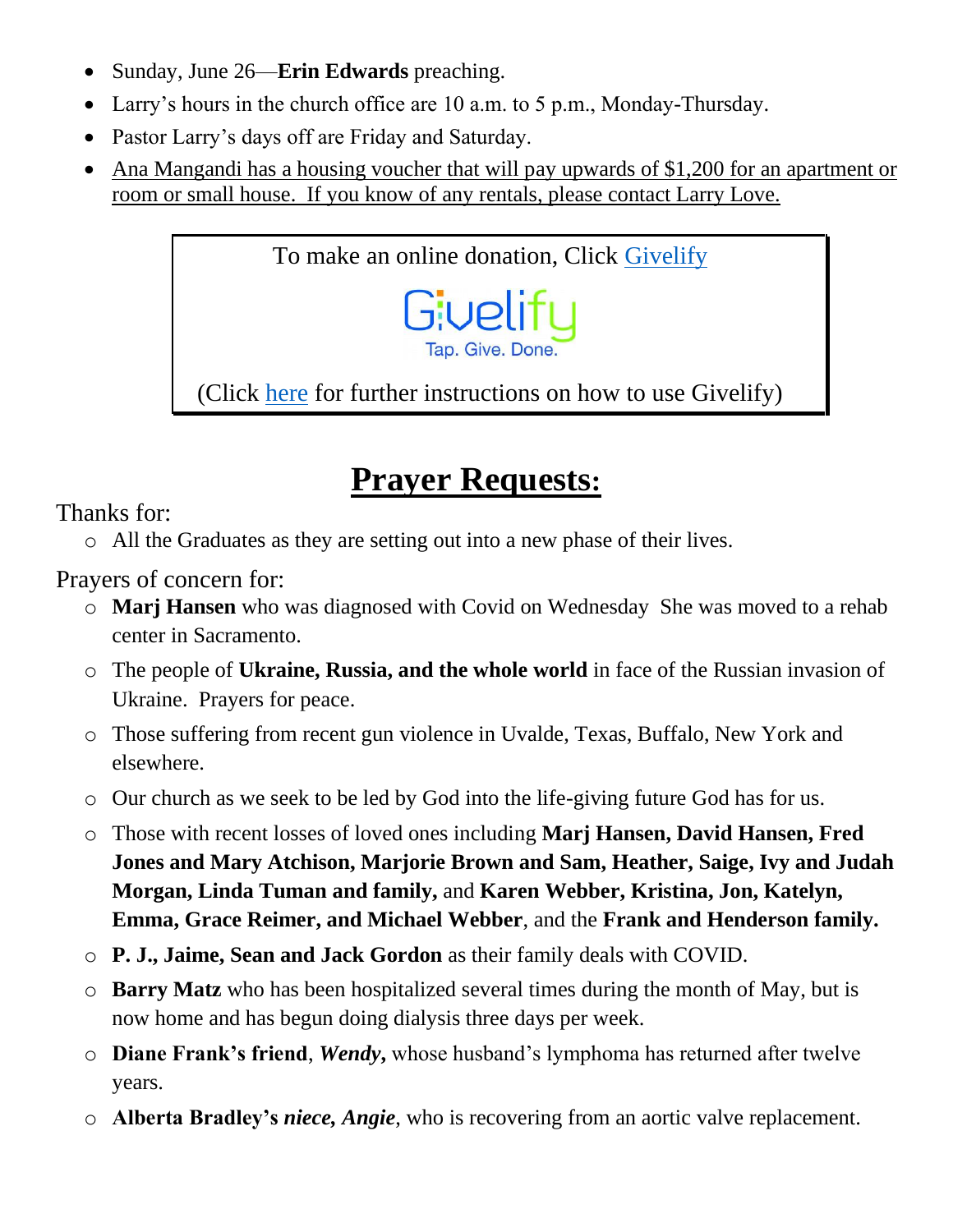- o **Red and Curtis Shockley** as they are going through a difficult time following their move to Georgia…and would like to move back to this area.
- o **Micah Love** as he prepares to move across the country to Maryland.
- o **Abby Wilmot's cousin***, Bailey,* who is heading to Texas Tech this fall
- o **Gary Gordon,** *Becky Gordon's brother-in-law* who is undergoing treatment for prostate cancer.
- o **Jeffrey Murphy**, *son of Bill and Jan Powell's neighbors.* Jeff has stage four colon cancer.
- o **Judy Mehren's** neighbor's daughter dealing with serious cancer diagnosis.
- o **Dale Stiles** as he continues to deal with health issues.
- o **Skip Slaymaker** who is dealing with congestive heart failure.
- o **Laura Daggett's mother** dealing with Lupis, **brother** dealing with mental health issues…and **the brother of Laura's neighbor** who is dying of cancer.
- o **Leigh Dieckmann** diagnosed with an eye disorder called solar retinopathy, extreme light sensitivity, and severe chronic pain.
- o **Paul Day,** *the son of Sharon Day* who has been visiting our church. **Becky Holland** volunteers with Sharon at the Opera House and invited her to our church. Paul has a brain injury from a bicycle accident in San Francisco.
- o Prayers for the healing of our country in this deeply divided time.

Ongoing prayers for:

**Joyce Henning, Jim Craig** *(Heather Craig's uncle),* **Ricardo Rico***,* **Kevin Dooley, Katharine** *(Patty Overfield's mother)***, Alberta and Phil Bradley.**

### **2022 Campers from The Christian Church of Woodland**

*Chi Rho Camp—(June 19-23)* Sean Gordon

*CYF Camp—June 28-July 2* Raul Rangel, Jr.

These young people and adults would love to receive mail from their church family. You can write them at:

**Campers Name Community of the Great Commission 30303 Chicken Hawk Road Foresthill, CA 95631**

Please mail your letter no later than Tuesday of the week they are in camp to insure the mail reaches them before their week of camp concludes.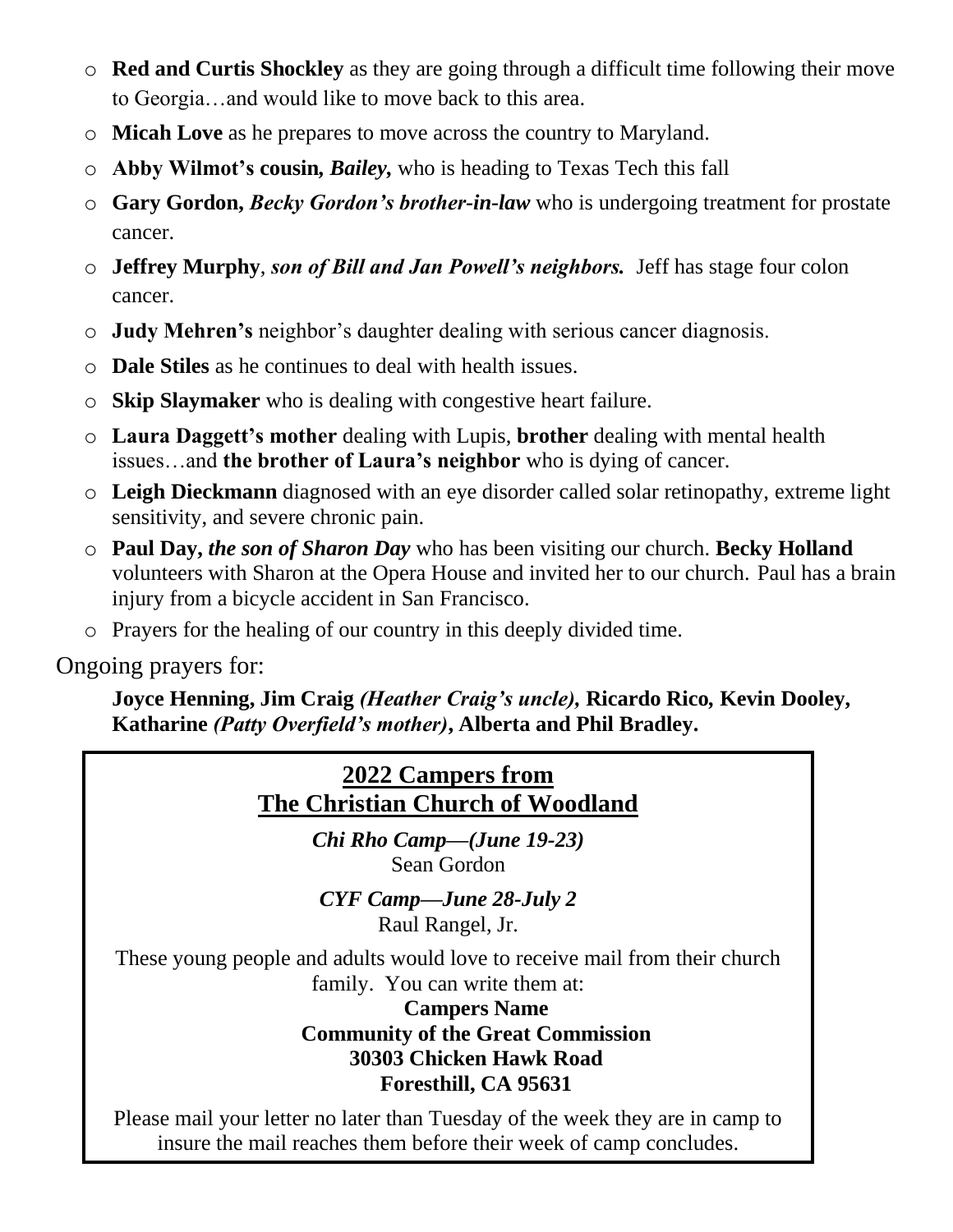

Hello everyone,

My name is Michelle and I am the Raffle Coordinator for the Woodland Christian Church event fundraisers as well as a vendor. I am seeking support for our upcoming events.

For those of you who may not know these fundraiser events fund the Church scholarship fund for any child to attend the Community of the Great Commission camp in Foresthill as well as one fundraiser a year goes to the Mission trip fund for the ladies.

There are several ways you can support our events

1. Come out to the event and walk around and maybe have a hot dog lunch and purchase some raffle tickets.

a) All proceeds from the hot dog lunch goes to the fundraiser.

2. Make a raffle basket or donate a raffle prize.

a) all proceeds from the raffle goes directly to the fundraiser.

b) Huge thank you to Sue Tarleton, Sharon, Karen Weber, Del Ziegler and John Chase for your raffle donations at previous events. It is a tremendous support.

3. Purchase items for the lunch tent. For example, cases of soda, chips, bottles of water, napkins, aluminum foil.

4.Share the event with your friends. Share it in person, via email, Facebook or any other social media.

5. Know of anyone who is a vendor or needs to have a yard sale. Give them Patty's information. 5309081756. I know you think of this event as vendors but we also invite second hand peddlers. The more the better.

6. Pray for our events. We need all the support we can get to continue these events.

God Bless, Michelle McKinney